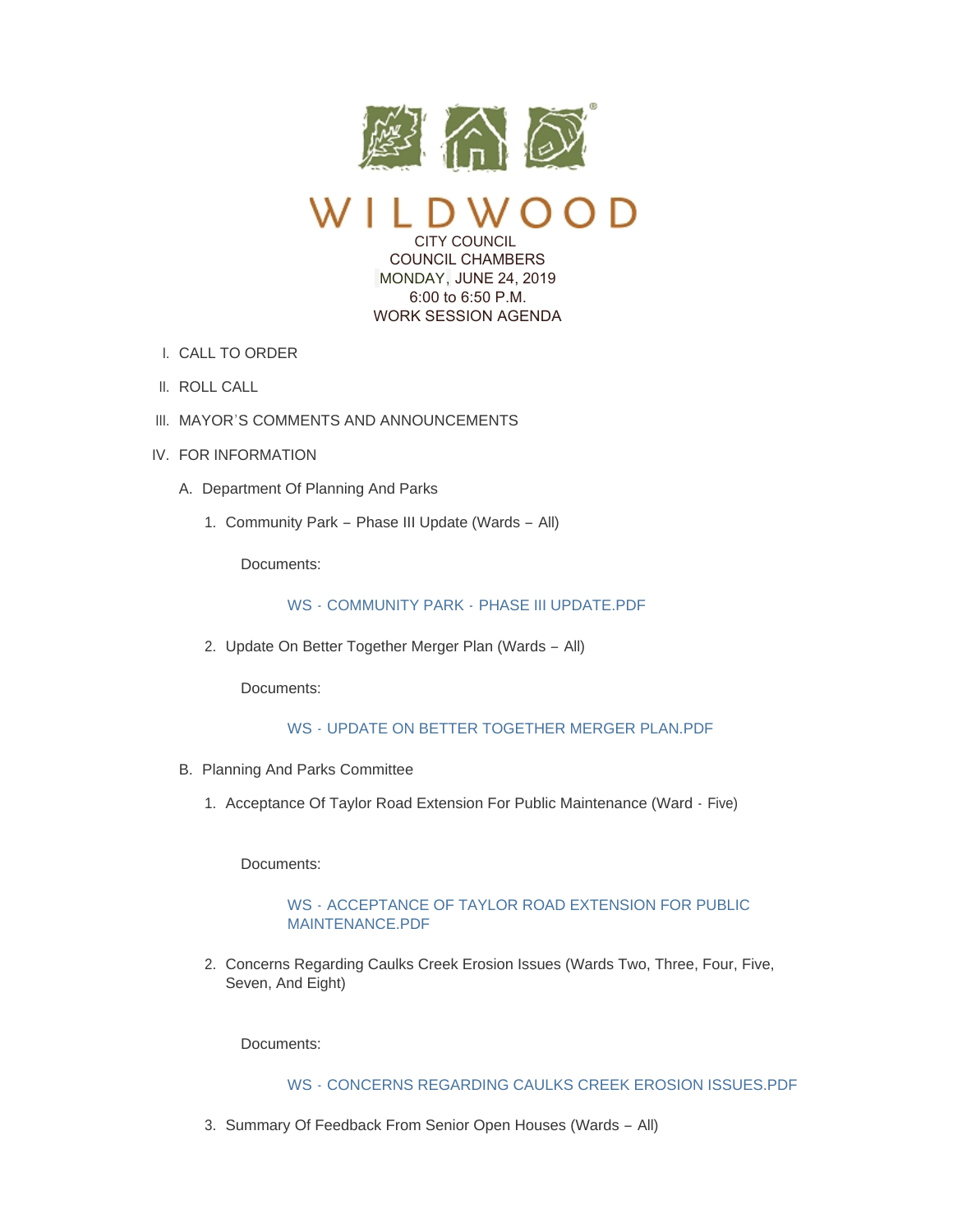Documents:

#### WS - [SUMMARY OF FEEDBACK FROM SENIOR OPEN HOUSES.PDF](https://www.cityofwildwood.com/AgendaCenter/ViewFile/Item/20872?fileID=26590)

4. Update Report On Facility Reservations, Event Registrations, And Ongoing And Long-Term Maintenance Costs For Parks And Trail Facilities (Wards – All)

Documents:

#### WS - [UPDATE REPORT ON FAC. RES. EVT. REG. ON GOING AND LT](https://www.cityofwildwood.com/AgendaCenter/ViewFile/Item/20873?fileID=26591)  MAIN. CST..PDF

5. Update On Parks And Recreation Action Plan (Wards - All)

Documents:

#### WS - [UPDATE ON PARKS AND RECREATION ACTION PLAN.PDF](https://www.cityofwildwood.com/AgendaCenter/ViewFile/Item/20874?fileID=26592)

- C. Rural Internet Access Committee
	- 1. Rural Internet Access Update (Wards All)

Documents:

#### WS - [RURAL INTERNET ACCESS UPDATE.PDF](https://www.cityofwildwood.com/AgendaCenter/ViewFile/Item/20860?fileID=26584)

D. Construction Project Updates (Wards - All)

Documents:

#### WS - [CONSTRUCTION PROJECT UPDATES.PDF](https://www.cityofwildwood.com/AgendaCenter/ViewFile/Item/20861?fileID=26585)

- V. FOR ACTION
	- A. Bid Results For Al Foster Memorial Trailhead Overflow Parking (Ward Six)

Documents:

### WS - [BID RESULTS FOR AL FOSTER MEMORIAL TRAILHEAD OVERFLOW](https://www.cityofwildwood.com/AgendaCenter/ViewFile/Item/20876?fileID=26594)  PARKING.PDF

B. Bid Results For City Hall Improvement To The Police Headquarters (Wards - All)

Documents:

WS - [BID RESULTS FOR CITY HALL IMPROVEMENT TO THE POLICE](https://www.cityofwildwood.com/AgendaCenter/ViewFile/Item/20875?fileID=26593)  HEADQUARTERS.PDF

C. EXECUTIVE [CLOSED] SESSION: Hiring, Firing, Disciplining Or Promoting Employees By A Public Governmental Body [RSMO 610.021 (3) 1994]